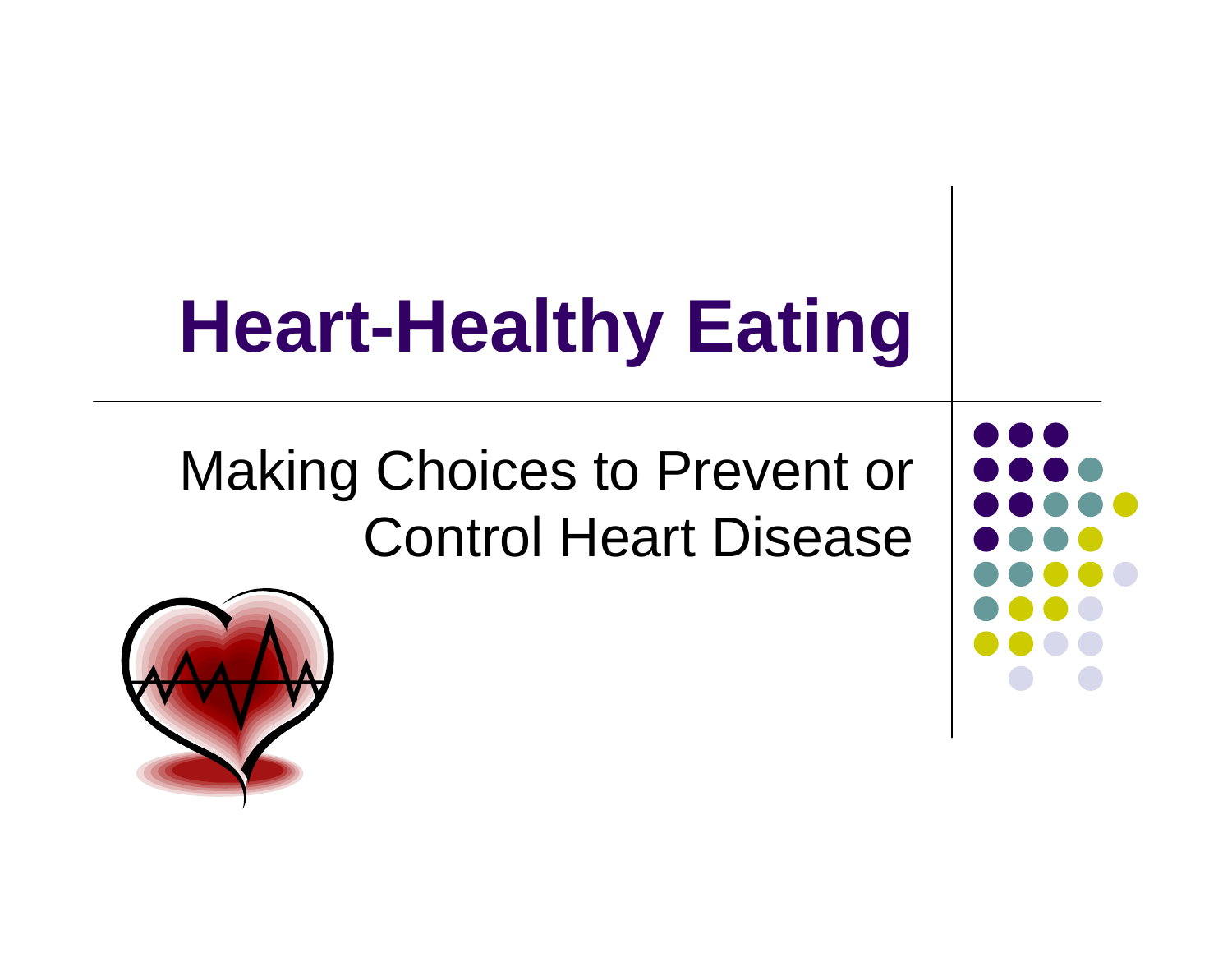## **A healthy diet means eating:**



- $\bullet$ Whole grains
- **Fruits**



 $\bullet$ Vegetables





- Low- or non-fat milk, yogurt or ice cream
- $\bullet$ • Lean pieces of meat
- Chicken without the skin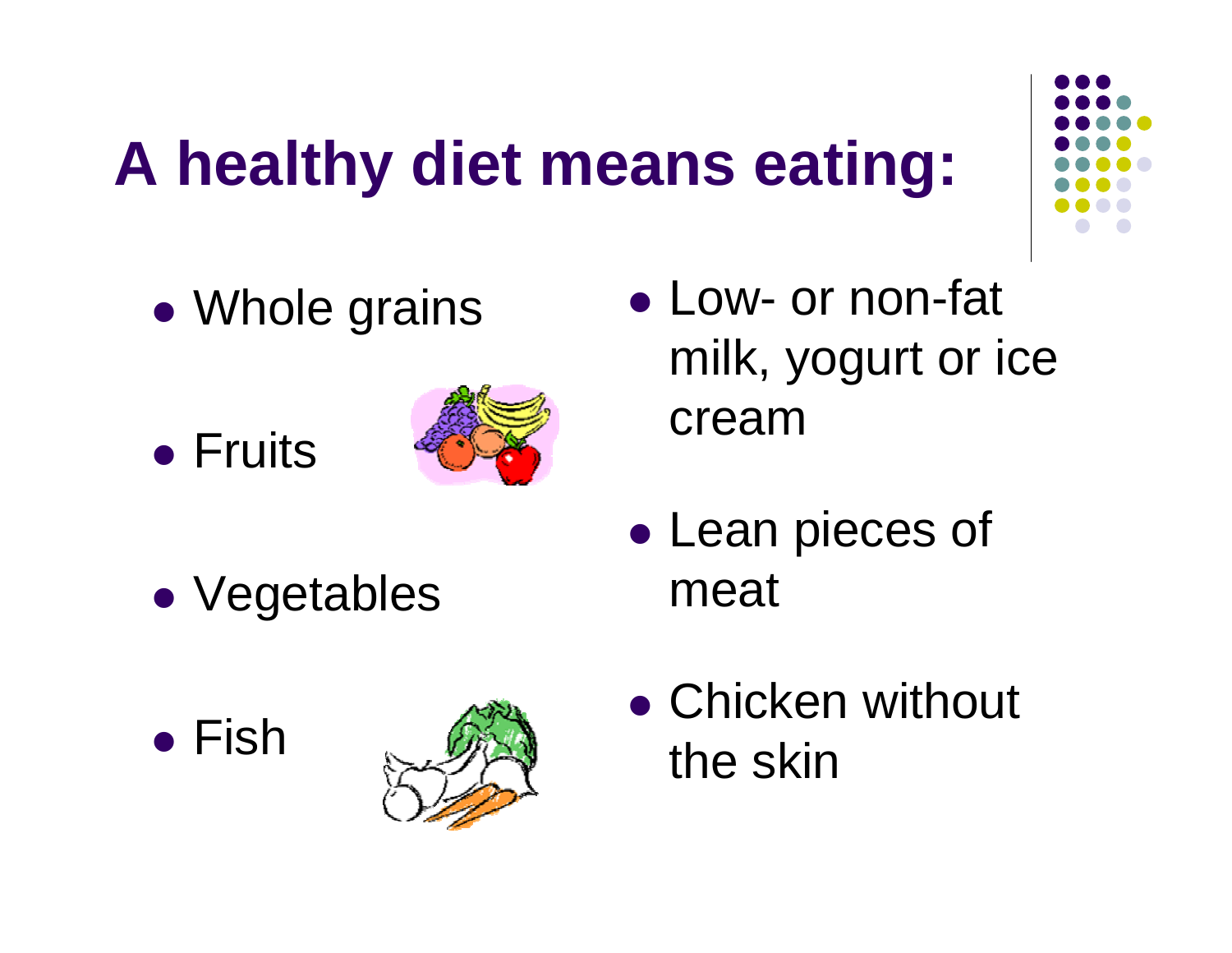## **Eating a healthy diet means staying away from:**

- $\bullet$  Fatty meat and fried foods
- Chicken with the skin still on it
- $\bullet$  Whole-fat milk, yogurt or ice cream

This information is from: http://www.webmd.com

- $\bullet$ **• Salty foods**
- Soda



- $\bullet$ Sugar
- Sweets

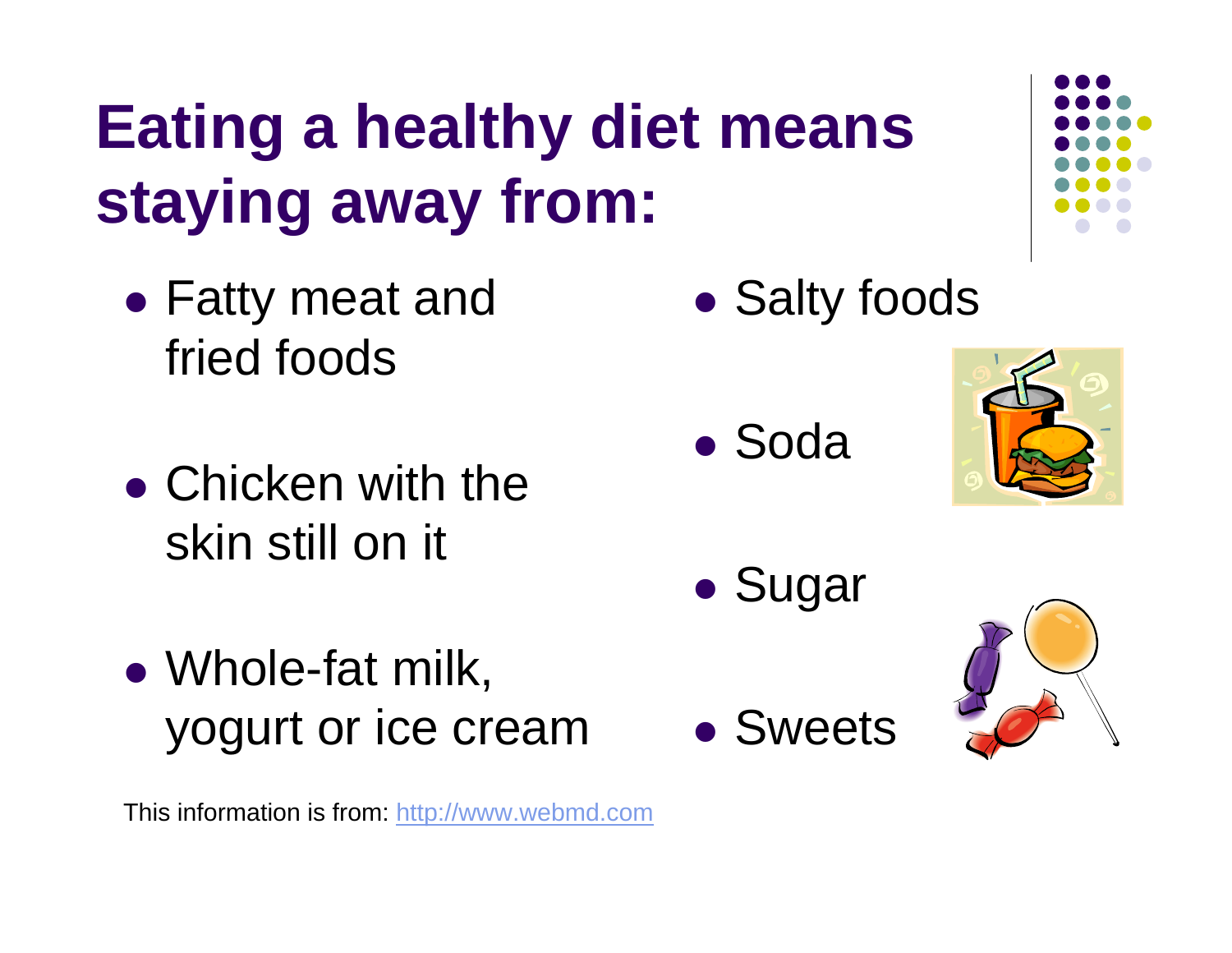## **People are at risk of heart disease if they:**

- Smoke
- $\bullet$ • Have high cholesterol in their blood
- $\bullet$ • Have high blood pressure
- Do not exercise
- $\bullet$ Are very overweight
- Have diabetes that is not under control
- Have a lot of stress in their lives



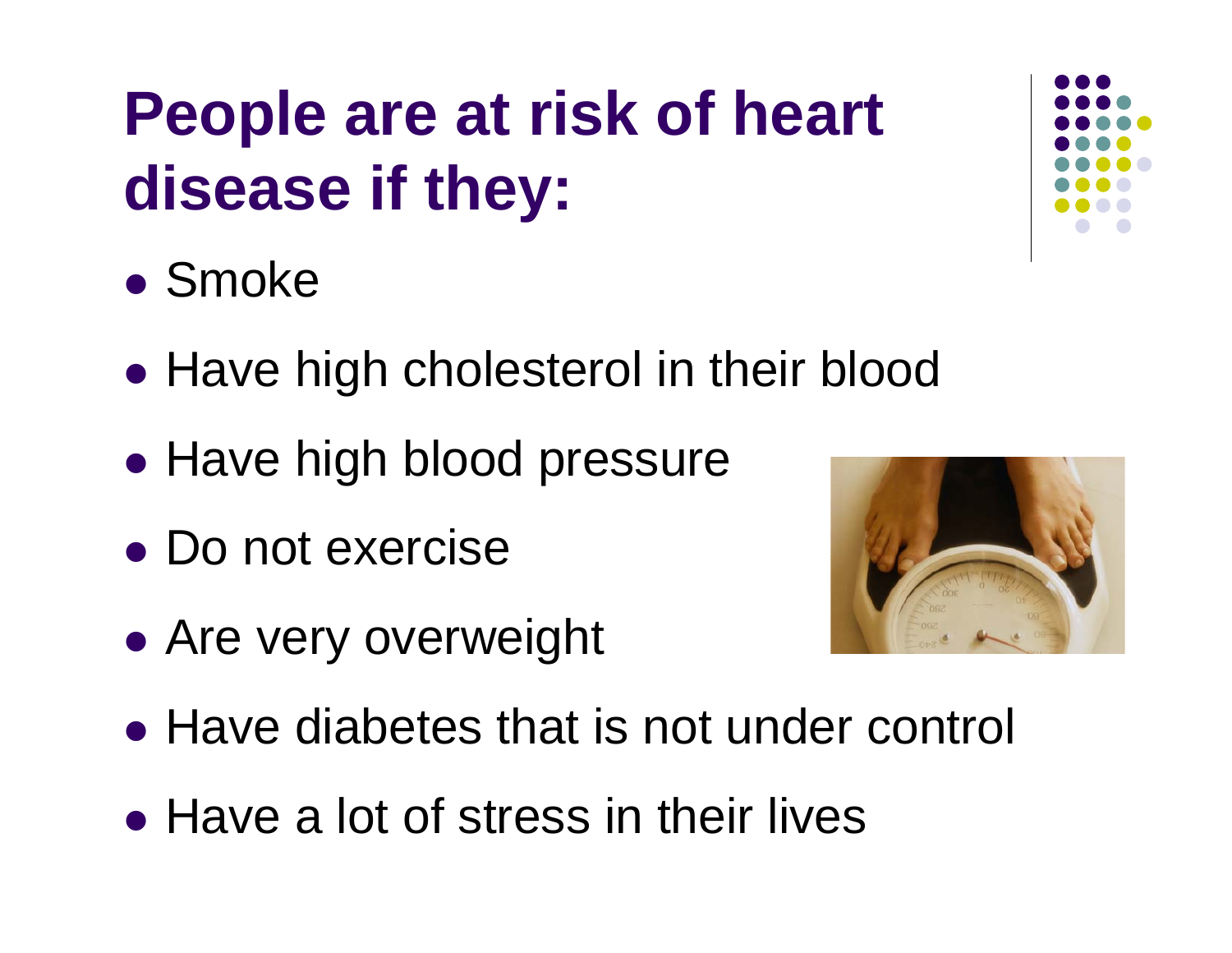# **If you have a disability, you may be at risk of heart disease.**



- $\bullet$  Some disabilities can make it hard for you to exercise regularly.
- $\bullet$ You may not be able to plan your own diet.
- $\bullet$ • If you have diabetes, you may find it hard to follow your diet, or to take your insulin when you should.
- $\bullet$  A disability can also cause stress in your life.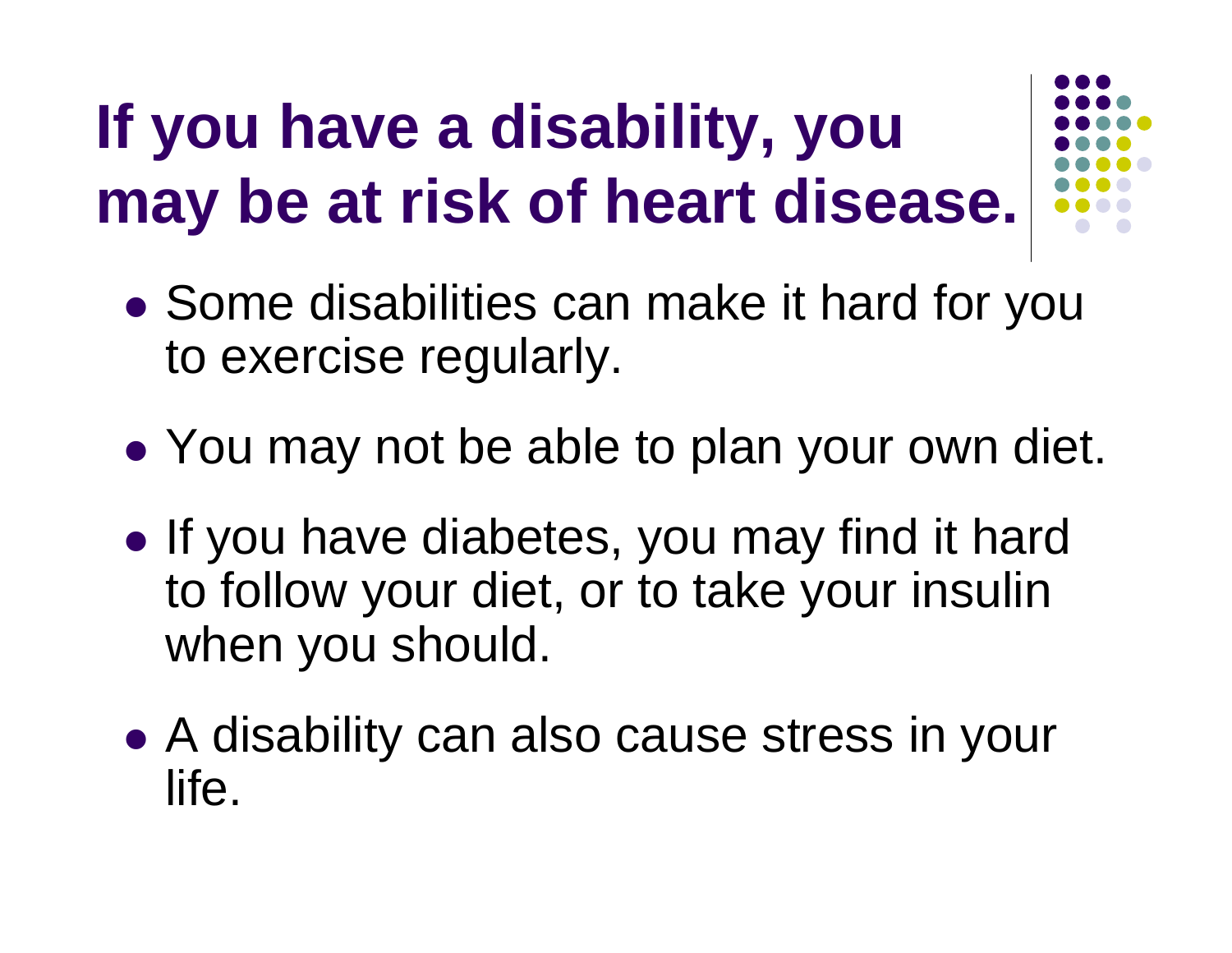#### **By eating a healthy diet, you can:**

- $\bullet$ Lower the cholesterol in your blood
- $\bullet$ Lower your blood pressure
- $\bullet$ Maintain a healthy weight



 $\bullet$ • Keep your diabetes under control

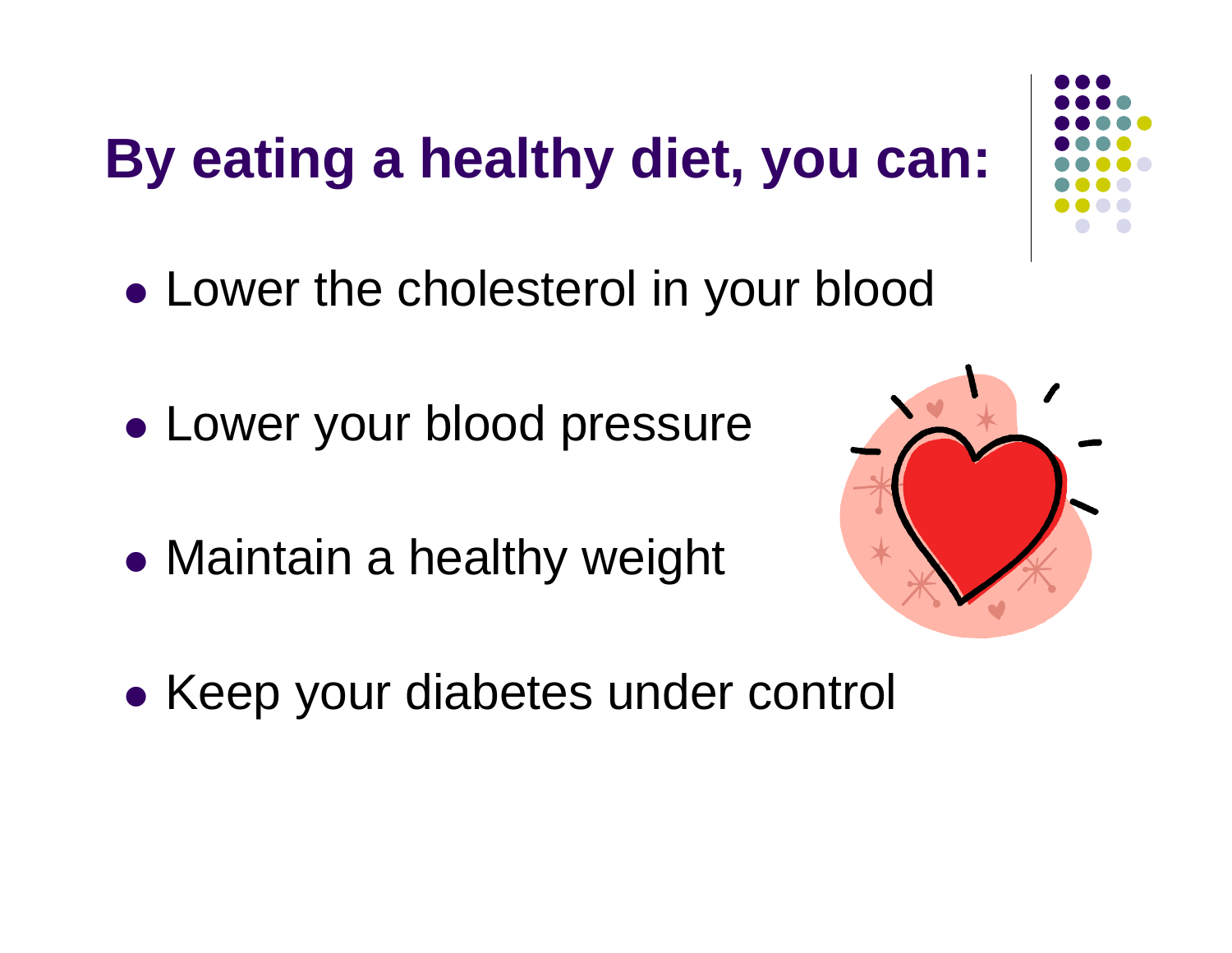# **If you have heart disease, eating a healthy diet can help.**

- $\bullet$  A healthy diet can stop your illness from getting worse
- $\bullet$ • A healthy diet can prevent you from having a heart attack.